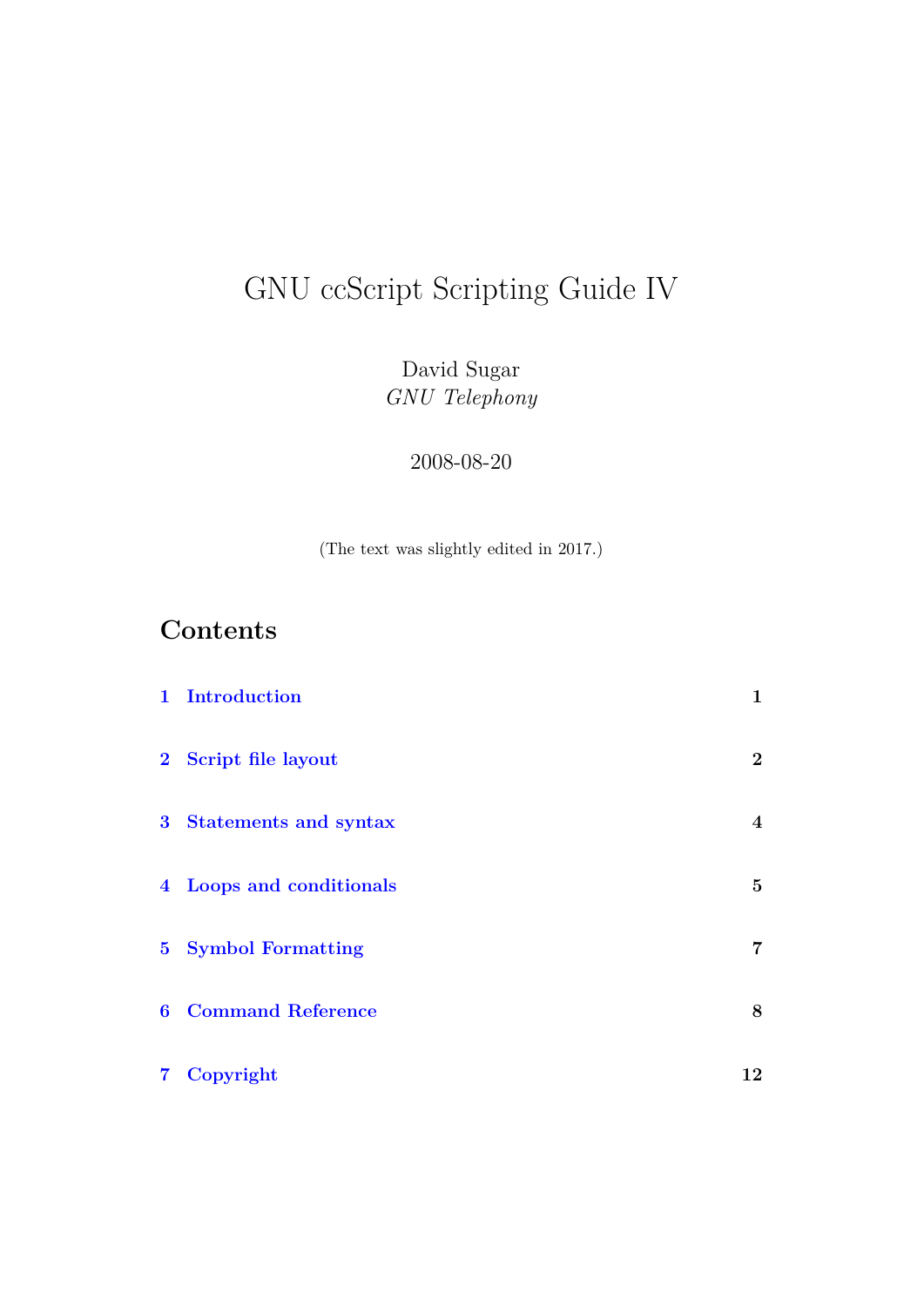### <span id="page-1-0"></span>**1 Introduction**

This document covers the "4th" major release of the GNU ccScript engine. GNU ccScript is a highly specialized embedded scripting engine and virtual execution environment for creating applications that may be automated through scripting. This system is a  $C++$  class library which allows one to derive application-specific dialects of the core language as needed through subclassing. GNU ccScript is not meant to run as a "shell" or offer interactive user sessions.

What makes ccScript different from similar packages is its deterministic runtime, and its use of step execution for integrating with realtime state transition and callback event-driven systems. That is, rather than invoke a function which then parses an interpreter, one executes a single step statement. This is useful when a callback service thread is monitoring multiple devices; each device can have a ccScript interpreter instance, and a single thread can dispatch events upon demand.

GNU ccScript is also meant to script systems without downtime. This has one curious effect: when ccScript is started, a core script is converted into a reference-counted object. When an interpreter instance is connected to process script requests, it attaches a reference. If an active script is modified and reloaded, a new "image" is created, and new requests are then given this new image. When the last reference against an old script image is terminated, the image is also purged. This allows one to compile and rebuild scripts on the fly and load them into memory even while active interpreter instances are running.

A number of specialized optimizations also exist in GNU ccScript to greatly reduce runtime heap management, especially for running massively concurrent instances of the interpreter. Another core feature of the GNU ccScript system is support for extensive compile-time script analysis. This reduces the need for runtime error checking, and the risk of using incorrect scripts.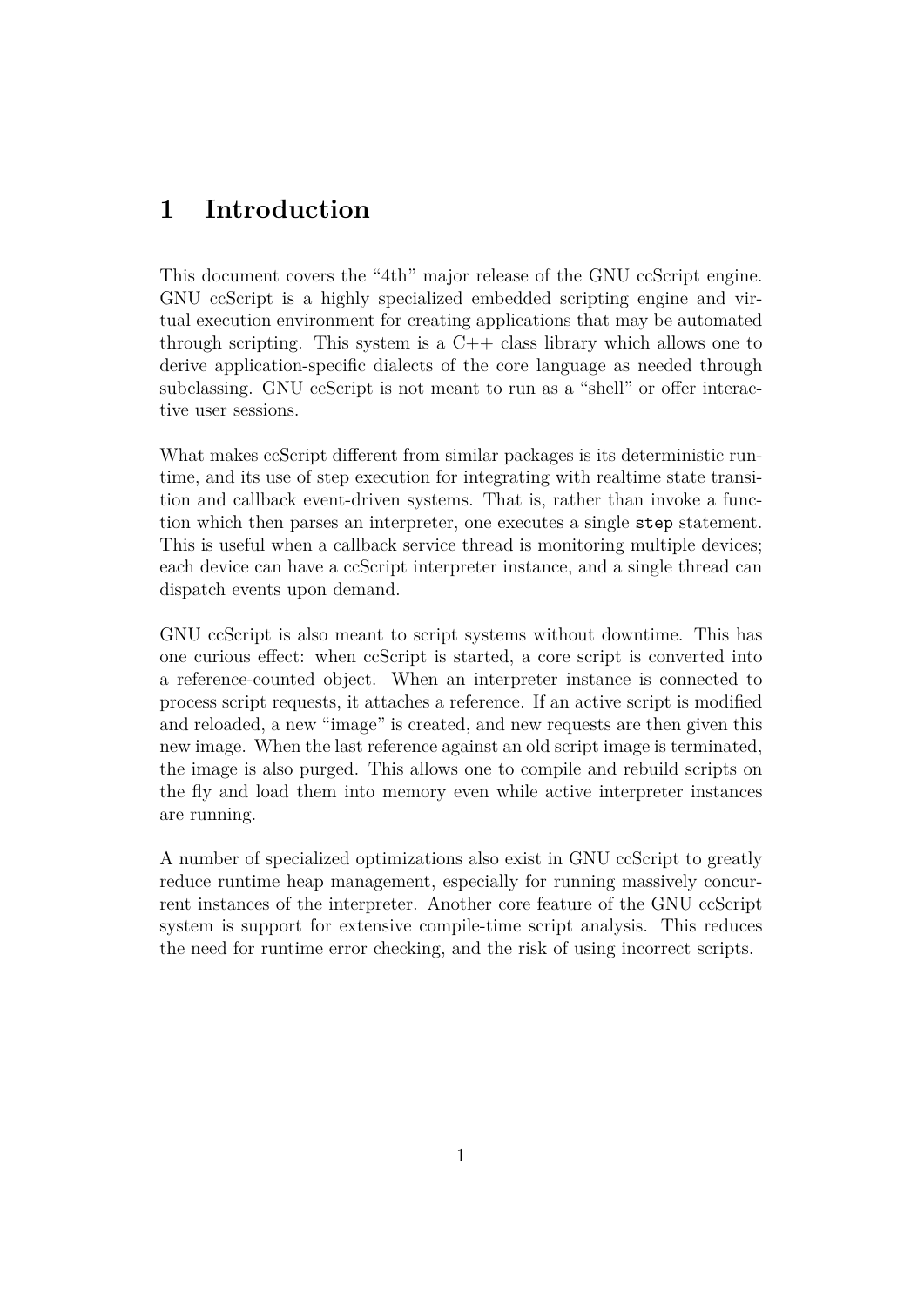### <span id="page-2-0"></span>**2 Script file layout**

A single text file is used to represent an application "script". This text file is compiled into a reference-counted image that is then executed at runtime. The form and layout of a script application has been defined in release IV as follows:

First, there is an initialization block, which appears at the start of the script file without a label. The initialization block is called anytime a runtime script is "attached", whichever part of the script is run first. Only certain statements can be used in the initialization block. They are generally related to defining and setting global applications and constants.

Some special commands must appear at the very start of the script file. The strict command is implemented this way. Derived application servers may have other special commands which have this requirement, or other special commands that can only be placed in an initialization block.

The next part, immediately following the initialization block, may contain define statements introducing user-defined functions, and template statements introducing event handlers. The user-defined functions are written in the scripting language, and operate as if they were new builtin script commands. Variables can be scoped to a function; arguments can thus be passed as either values or references. Templates are used to apply event handlers to script "sections" so they do not have to be individually recoded.

The script sections follow any defines and templates. Each section begins with a @ and a label. There are two special labels, @main, which is the default entry point for starting a script application unless the attach method chose a different label, and @exit, which is used when the application service script terminates.

Each script section can have under it one or more named event handlers, each of which has script statements. Multiple event handlers can be listed next to each other directly, thereby sharing the same script statements. All of them now have free-form definitions. The exact meaning or use of predefined event handlers will depend on the derived application service. The  $\epsilon$  error event however is always used when the script engine finds a runtime error, and the ^exit handler, if found for the currently running script, is called before the @exit section on termination events.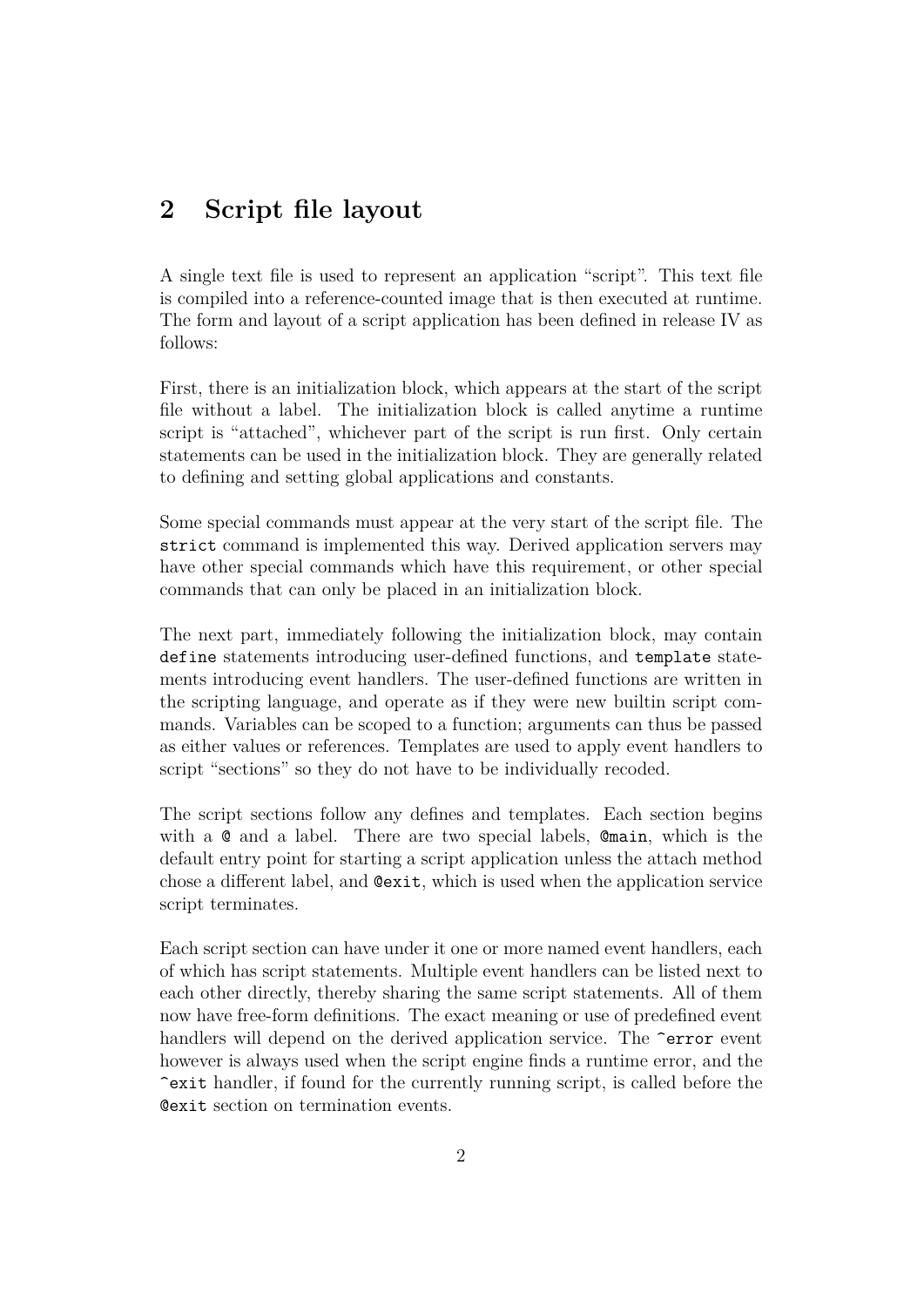Each script may also have a special  $\tilde{\ }$ init event handler. This is called each time a script is started, whether from initial attach of @main, or as a result of a goto or gosub. The ^init section is called before the main part of the script. Any events that occur will be blocked until  $\tilde{\text{init}}$  completes, and so this can be used to complete initialization of all variables before the script – which itself can otherwise be interrupted by an event – actually starts, or (for example in the case of Bayonne) to play prompts that are not interrupted, in a script that also has key events.

Starting with ccScript 4.0.1, "templates" can be created which can then be applied to existing script sections. When this is done, the ^event handlers of the template will be added to the script @section they are applied to. If the script @section has defined its own local handlers, these will override the template handlers.

Templating allows one to define the event handlers that are shared between multiple sections of a script once and for all, rather than repeatedly recode each handler in each section. Only one template can be applied to a @section, and apply must be the first command of the section.

Templates can be applied to definition blocks as well as to script sections. The only requirement is that the template must appear in the script file before it is applied. An apply command can also be used within the template itself. Thus one can compose a template from the event handlers of multiple templates which can then be collectively applied to a script section or definition block.

Starting with ccScript 4.0.3, conditional compilation is supported using one or more requires blocks. The conditional section is ended with an endreq statement. The requires statement tests for the presence of keywords in the interpreter and/or definition blocks. If the required commands are not found, then compilation is skipped until the next requires statement can be tested or an endreq statement is used. A requires statement can make any part of a script file conditional, including labels and event handlers.

Testing for the absence of a command can be done using !token. Hence, a conditional block can be started with "requires token", and alternate code can be substituted using "requires !token". The entire block can then be ended with endreq. If multiple command tokens are listed, then the presence (or absence) of all the listed tokens must be true for the requires block to conditionally compile.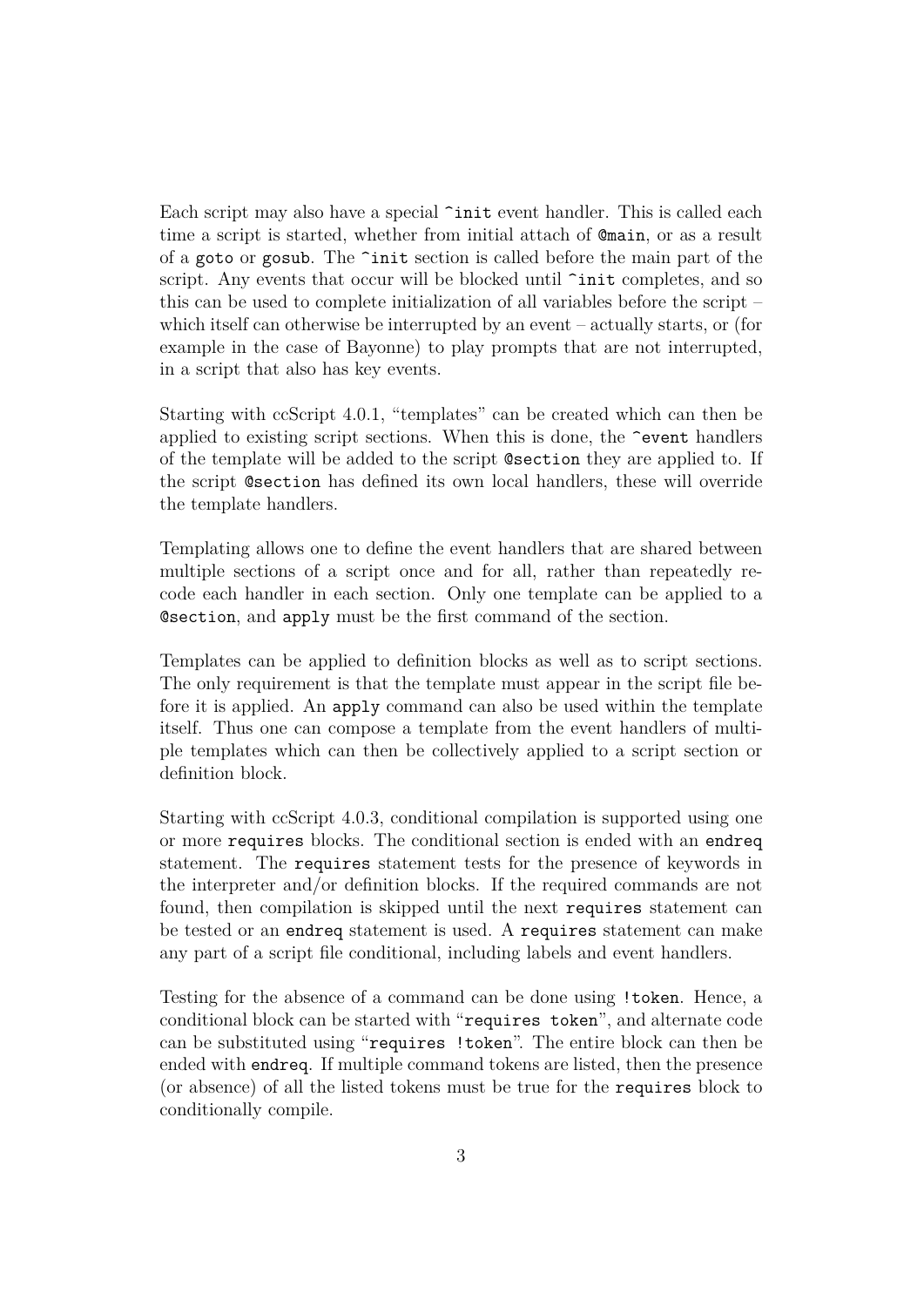### <span id="page-4-0"></span>**3 Statements and syntax**

Each script statement is a single input line in a script file. A script statement is composed of a script command statement, any script command arguments that might be used, and any keyword value pairs. White spaces are used to separate each part of the command statement, and white spaces are also used to separate each command argument. The newline terminates a script statement.

GNU ccScript IV is case-sensitive. All built-in keywords are lower case. Symbol names and defines which are in mixed case have to be used in the same manner and case they are defined. Hence sET WOULD NOT BE the same command as set.

Commands are composed of  $-$  and keywords can be assigned with  $-$  literal strings, or numbers (integer or decimal), or even references to symbols.

String literals may be enclosed in single quotes, double quotes, or a pair of {} braces. Literals can also be a single integer or decimal number.

Symbols are normally referenced by starting with the % character. Special variable formatting rules may be specified with the \$ character followed by the format option, a colon  $(:)$ , and the symbol name, such as \$len: string to retrieve the length of the variable %string. Symbols, when used to define or assign new symbols, usually are specified without any prefix, but may contain a ":" suffix with a size or type field.

Symbols may be scoped. If a symbol comes into existence as part of a statement in a define block, or as part of the arguments of the command which invoked the define block, that symbol can only be referenced from within that block. All other symbols are exposed and scoped globally. Locally scoped symbols in a define block can hide/have the same name as a global one.

Some statements may be conditional statements. These may use either a single test which starts with  $-$  or  $\ell$ , the latter being verified if the test fails rather than succeeds, or two values joined by an expression, "%myvar = 2" for instance. Multiple conditions can be joined together with either and or or into a more complex expression.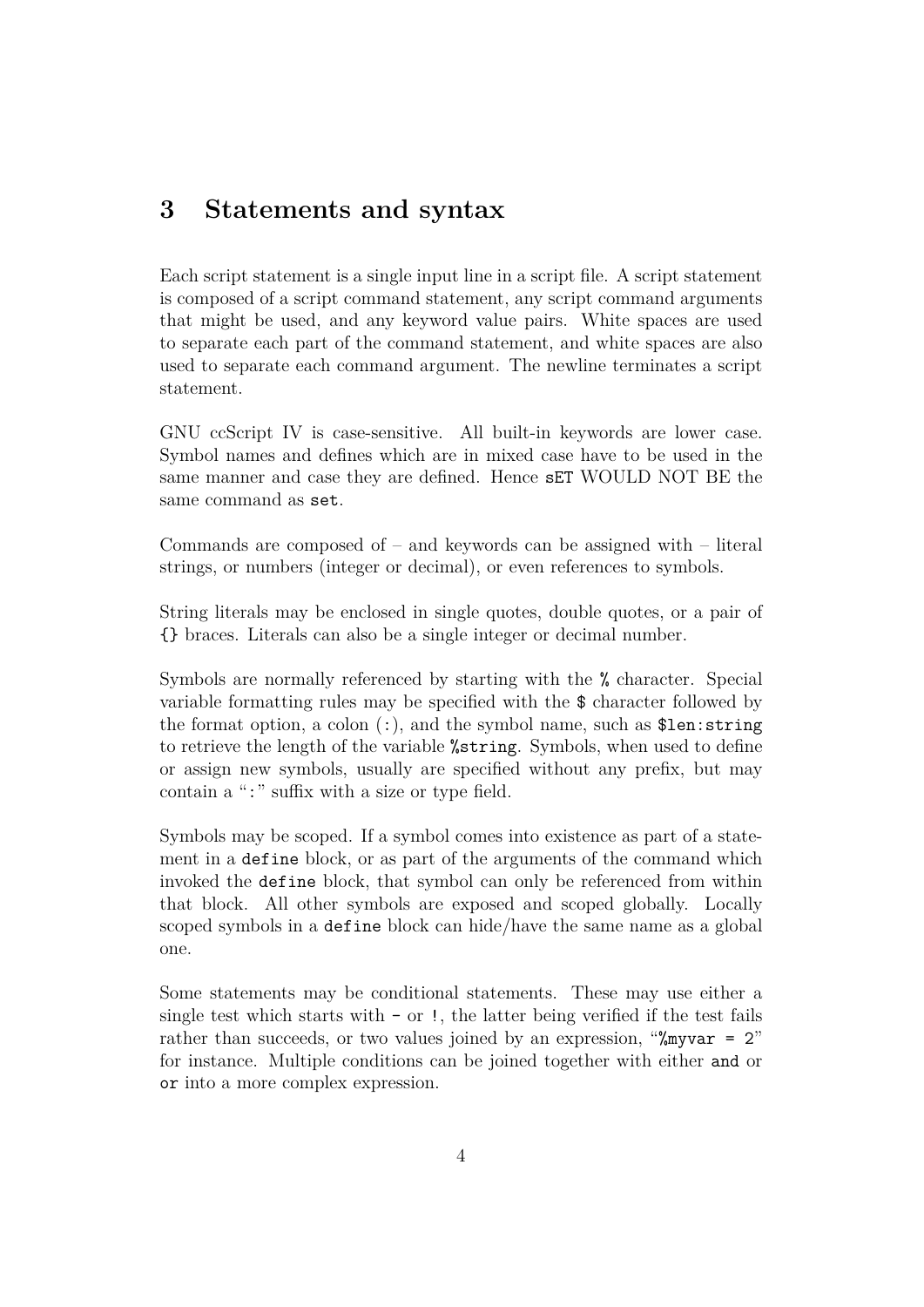if is a special command where two statements may exist on one line. This happens when if is used with a conditional expression followed by a then clause. Any single script statement may then appear, and will be executed if the expression is true. If there is no then clause following the if statement, then a multi-line if block is assumed, which may include elif and else sections, and requires an explicit endif line.

### <span id="page-5-0"></span>**4 Loops and conditionals**

Scripts can be broken down into blocks of conditional code. To support this, we have both if-then-else-endif constructs, and case blocks. In addition, blocks of code can be enclosed in loops, and the loops themselves can be controlled by conditionals.

All conditional statements use one of two forms; either two arguments separated by a conditional test operator, or a test condition and a single argument. Multiple conditions can be chained together with the and and or keywords.

Conditional operators include = and <>, which provide numeric comparison of two arguments, along with  $\geq$ ,  $\lt$ ,  $\lt$ =, and  $\gt$ =, which also perform comparison of integer values. A simple conditional expression of this form might be something like "if  $\sqrt[n]{val} < 3$  then break", which tests to see if  $\sqrt[n]{val}$  is less than 3, and if so, breaks a loop.

Conditional operators also include string comparisons. These differ in that they do not operate on the integer value of a string, but on its effective sorting order. The most basic string operators include == and !=, which test if two arguments are equal or not. All comparisons are case-sensitive.

A special operator, ?, can be used to determine if one substring is contained within another comma-separated string. This can be used to see if the first argument is contained in the second. For example, the test "th ? fr,th,is" would be true, since "th" is in the list. As in Perl, the  $\sim$  operator may also be used. This will test if a regular expression can be matched with the contents of an argument.

A special string "match" function is defined with the \$ and !\$ operators.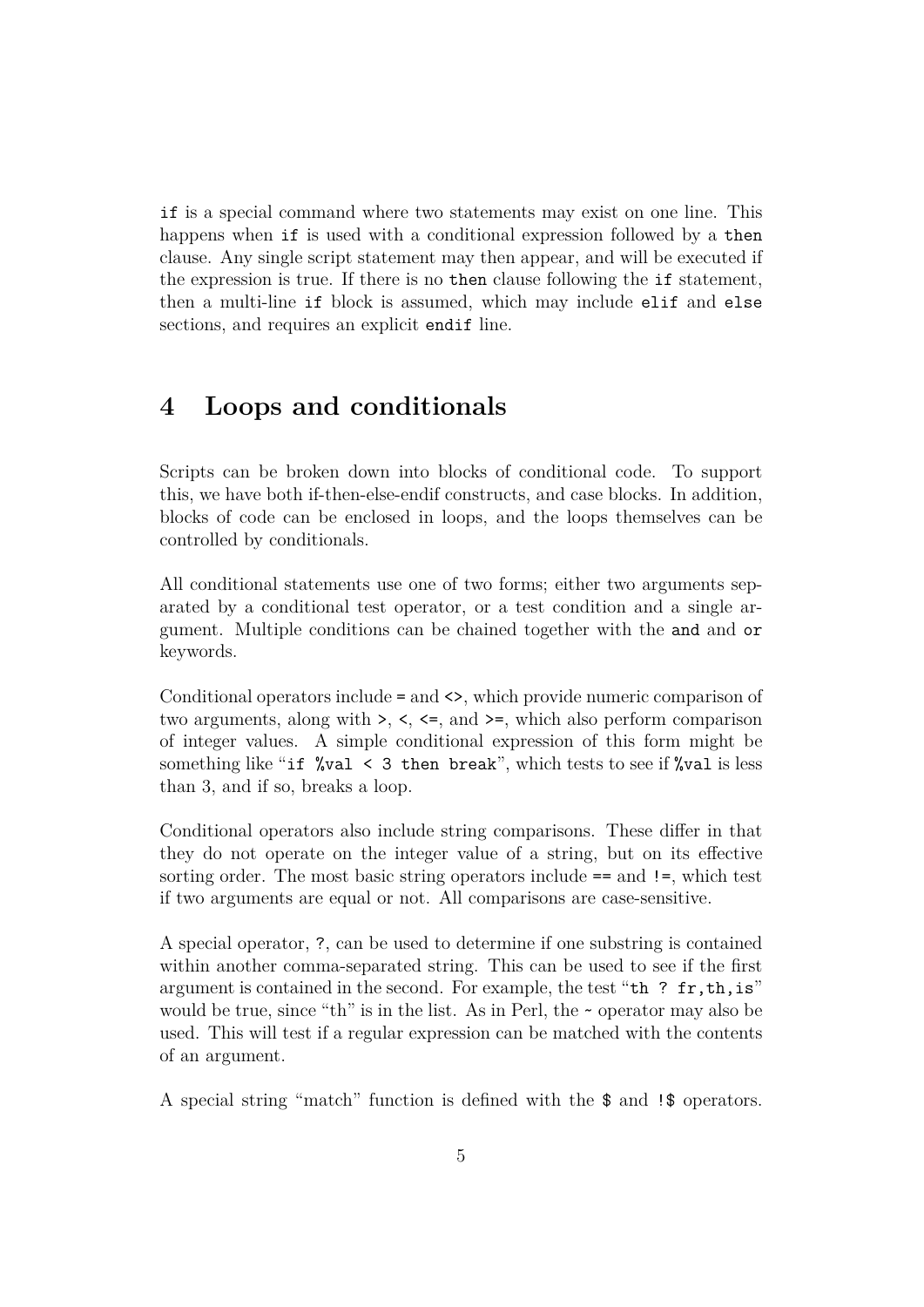This may depend on the derived application service, but by default may be used to perform a case-insensitive search.

In addition to the conditional operators, variables may be used in special conditional tests. These tests are named -xxx, where "-xxx <argument>" will check if the argument meets the specified condition, and "!-xxx <argument>" will check if it doesn't. The following conditional tests are defined in ccScript (additional ones may exist in an implemented application service):

| Conditional | Description                                               |
|-------------|-----------------------------------------------------------|
| -defined    | tests if a given argument is a defined variable           |
| $-$ empty   | tests if the argument or variable is empty or not         |
| $-const$    | tests if a given argument is a constant variable          |
| $-modify$   | tests if a given argument is a modifiable variable        |
| $-integer$  | tests if a given argument is an integer number            |
| -digits     | tests if a given argument is only composed of digits      |
| -number     | tests if a given argument is an integer or decimal number |

The "if <condition>" statement can take two forms. It can be used by itself, or in "if <condition> then ..." constructs where the then clause is executed if the condition is true. The "if <condition> then ..." block continues until an endif command is reached, and may support elif and else options as well. This form is similar to the Bash shell if-then-fi conditional.

The case statement is followed immediately by a conditional expression, and can be used multiple times to break a group of lines up until the endcase is reached or a loop exits. The otherwise keyword is the same as the default case in C. The break command can force a case block to immediately exit through its endcase statement.

The do statement can be used to enclose a loop. This loop can be ended either with the loop statement, or with until. The latter supports a conditional clause. A "do ... loop" block will loop indefinitely. However, all loops, including do, may also be exited with a break statement, or repeated again with the continue statement.

The "while <condition>" statement can be used together with loop to form a conditional looping block of code so long as the condition remains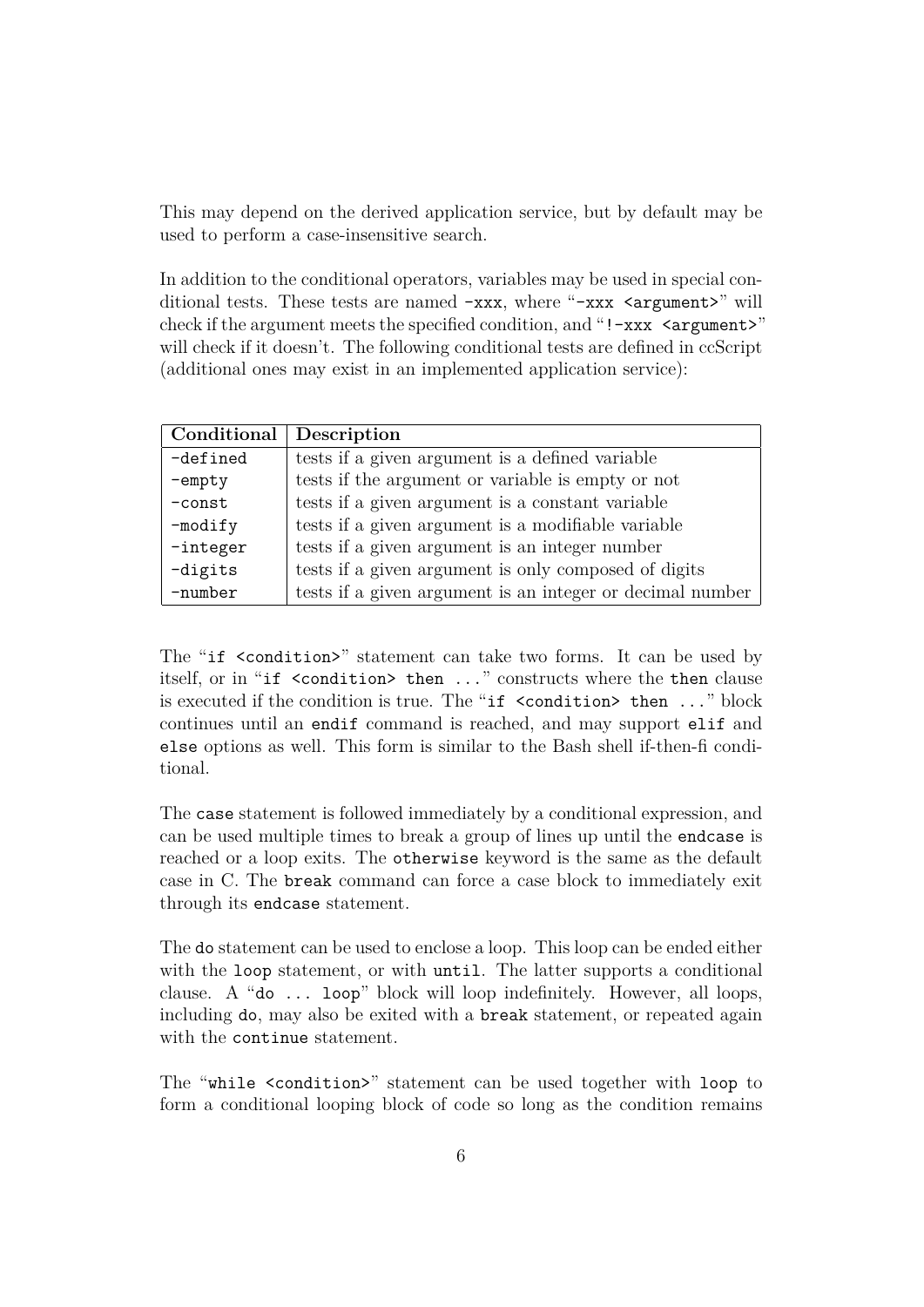true. A "for <var> <value1> <value2> ..." loop can be used to assign a variable from a list of values. "for each <var> <value>" is used to assign a variable from a comma-delimited list, or from the comma-delimited contents of a symbol. All loops other than case blocks may be nested, as well as the if-xxx-endif clauses.

### <span id="page-7-0"></span>**5 Symbol Formatting**

Symbol formatting allows the value of a symbol to be transformed, or accessed in a manner different from the default content. This can be useful for extracting fields from a comma-delimited keyword list, to get the length of a symbol, or even to create special rules such as phrasebook expressions.

The rule is in the form \$rule[/option]:symbol. If no rule is specified, then \$symbol by itself is the same as %symbol. The actual ruleset can be extended in application services, but the following are predefined:

| Rule              | Description                                            |
|-------------------|--------------------------------------------------------|
| \$bool            | gets symbol as true/false boolean                      |
| \$dec             | decrements symbol and returns next value               |
| \$find/name       | gets named member from comma-delimited content         |
| \$head            | gets first item in a comma-delimited list              |
| \$inc             | increments symbol and returns next value               |
| \$index/val       | gets partial string by offset index                    |
| \$int             | gets symbol as integer value                           |
| \$key             | gets keyword of a key/value pair                       |
| \$len             | gets length of symbol                                  |
| \$lower           | converts symbol to lower case                          |
| $\frac{m}{2}$     | maps a symbol to use as find or offset                 |
| \$num             | gets numeric symbol to decimal precision of runtime    |
| \$pop             | pops last item from a comma-delimited list             |
| \$pull            | pulls first item from a comma-delimited list           |
| \$offset/val      | gets tuples from specified offset                      |
| \$size            | gets storage size of symbol, 0 if const                |
| \$tail            | gets last item in a comma-delimited list               |
| \$unquote         | removes quoting from symbol                            |
| \$upper           | converts symbol to upper case                          |
| \$ <sub>val</sub> | gets value of a key/value pair or unquotes a list item |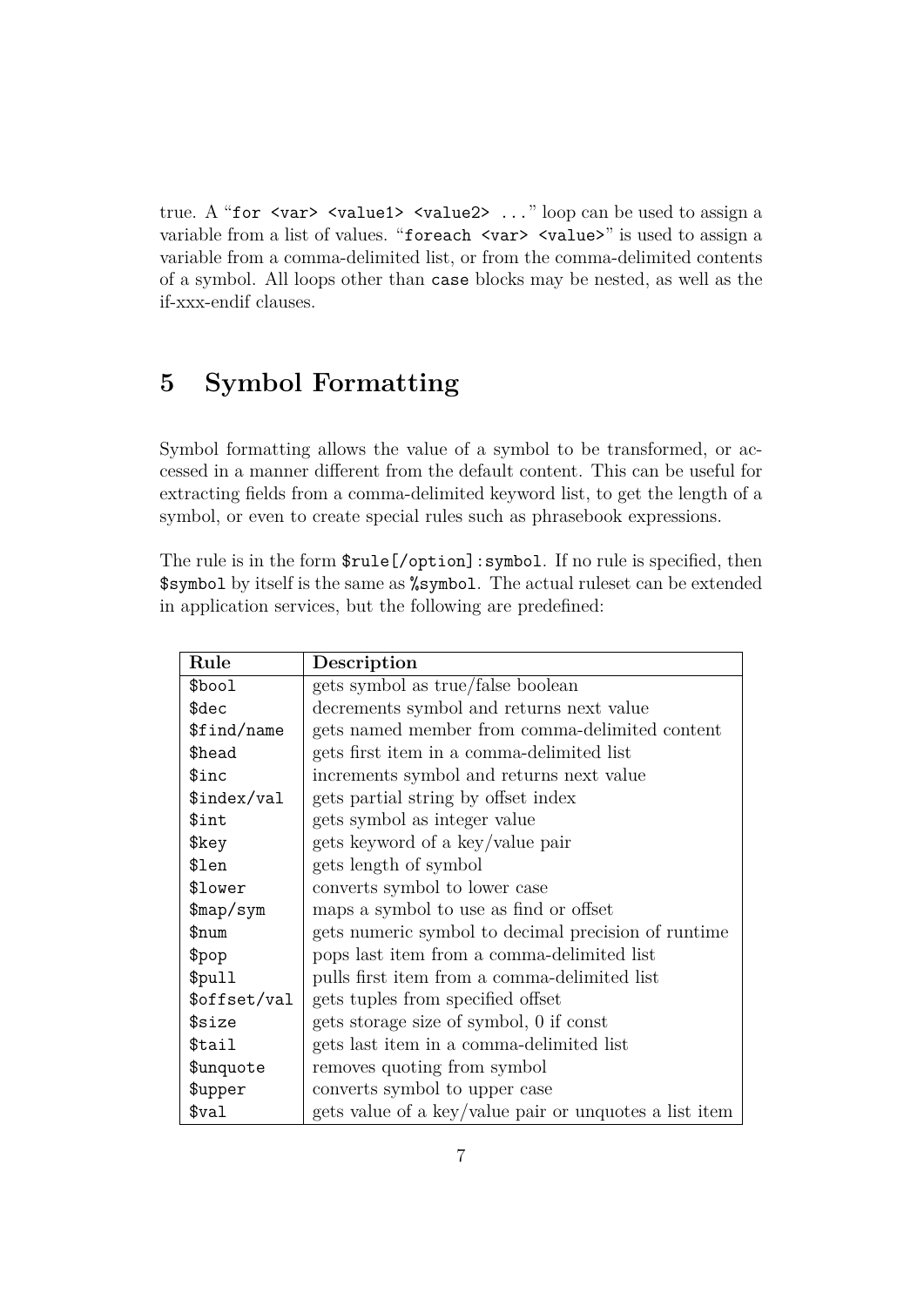### <span id="page-8-0"></span>**6 Command Reference**

These are the initial built-in commands of the core ccScript engine. Application servers may add further commands of their own.

```
add symbol[:type or size] value ...
```
Sets an existing symbol or creates a new global symbol. If the symbol exists, values will be appended to it.

#### **apply** *definition*

Applies the event handlers of a script definition to the current script section. If used, this must be the first statement in a section.

#### **break**

Exits a case, do, while, for or foreach block.

**case** *condition*

Executes block of code if the condition is true. Otherwise tries next case section, an otherwise block, or reach endcase.

#### **clear** *%symbol ...*

Clears one or more symbols.

#### **const** *symbol=initial ...*

Initializes one or more read-only constants. If the const is in a define block, the symbol is created in local scope.

#### **continue**

Repeats a do, while, for or foreach block.

#### **do**

Begins a do-loop block. This can be ended with either a loop or an until statement.

**elif** *condition*

Enters section of an if block if the condition is true, and no other elif section has been entered. Hence, if an if statement is true and executes lines, control skips to endif when elif is reached .

#### **else**

Used for the else section of an if block.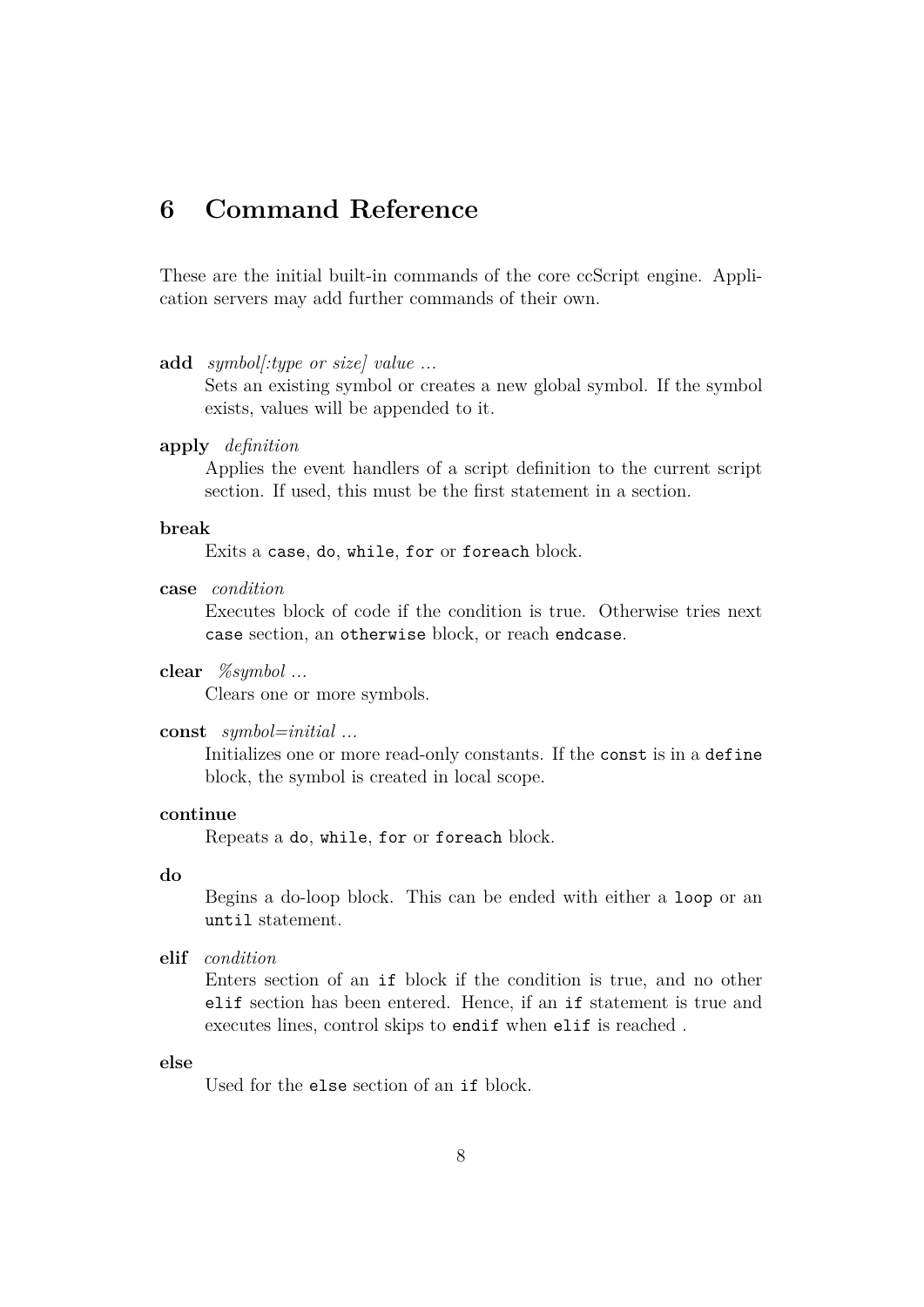#### **endcase**

Ends a case block.

#### **endif**

Ends an if block.

**error** *text...*

Generates a runtime error. The text is copied into the internal %error symbol, and the script's  $\epsilon$  error handler, if any, is called.

**exit**

Exits the script. Calls a ^exit handler if there is one, or the @exit section of the script.

**expand** *tuples symbol[:type or size] ...*

Expands a variable or literal holding a list of tuples into a list of symbols. If there are nested tuples, then the nested set is assigned as a new tuple list to a symbol.

**expr** *symbol* $f$ :*type or size* $] = value$  [*op value*] ...

This is used to assign a symbol from a simple math expression, such as "expr  $\gamma$  myvar = 3.5  $\ast$   $\gamma$  somevar". The decimal precision can be overriden with the decimals= keyword; decimals=0 ensures integer results. One can also perform expressions in assignment, for example, to increment an existing variable with  $a \leftarrow$  or decrement with  $-\epsilon$ . Hence, one can use "expr %myvar += 3.5" for example.

**for** *symbol[:type or size] value ...*

Begins a for block of code, assigning each value to the symbol in turn and calling the statements in the block until loop is reached.

**foreach** *symbol[:type or size] value[offset]*

Begins a for block of code, assigning each member of a comma-delimited value to the symbol in turn and calling the statements in the block until loop is reached. Optionally, a number of entries may be skipped at the start of the loop. If this option is used and the number is a variable, it is automatically reset to 0 when the foreach loop is entered.

**goto** *@label or ^event*

Transfers control to a new label or an event handler in the current script.

**gosub** *@label*

Calls a script label as a subroutine.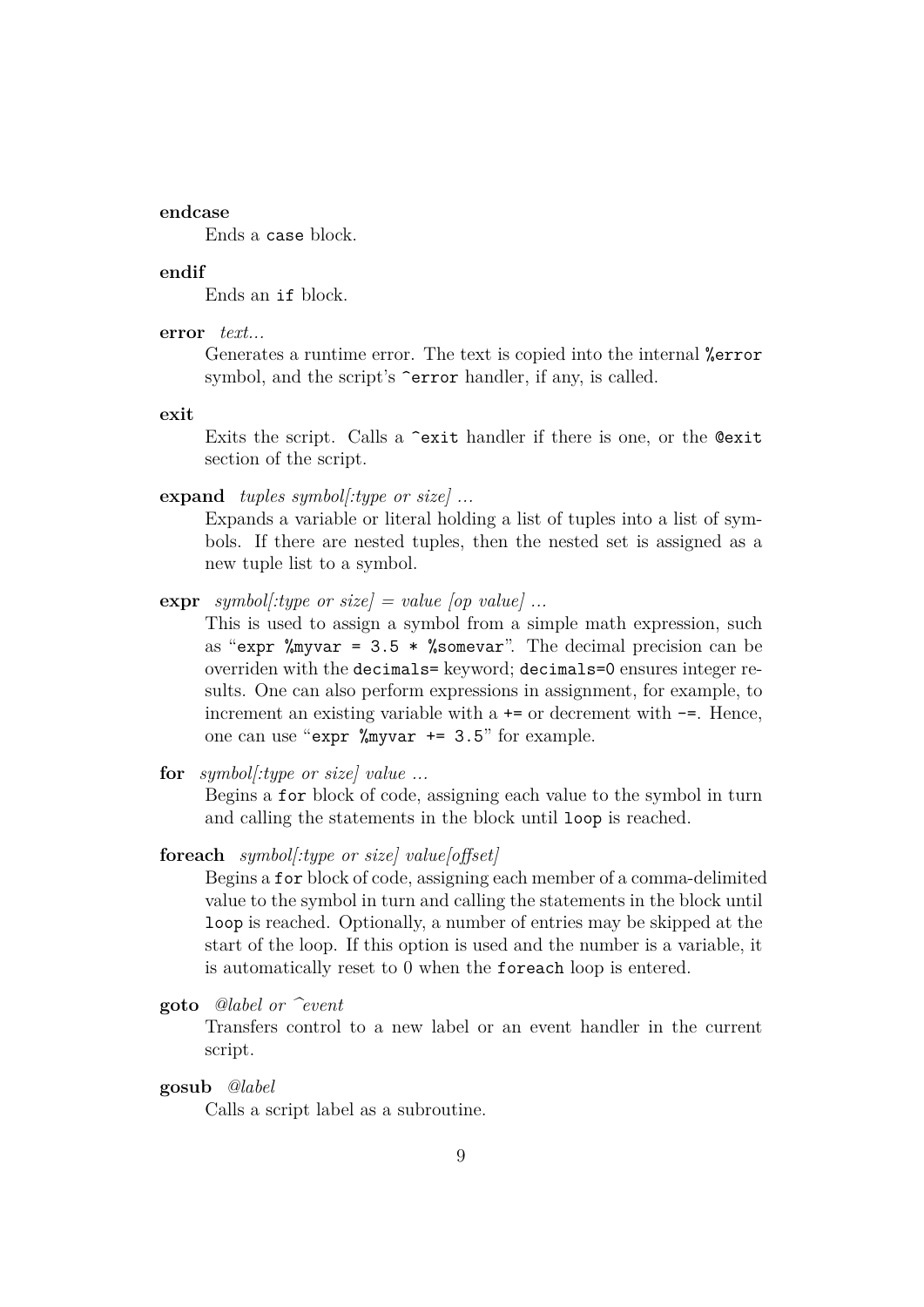#### **if** *condition* **then** *statement*

If the specified conditional expression is true, the statement after the then is executed.

**if** *condition*

Used to start an if block when the condition is true. If false, the elif may be tried, and finally either the else clause will execute, or the endif will be reached.

#### **index** *value or expression*

Sets the current index of a for or foreach loop to an absolute position, and then restarts the loop. If the index position is past the limit of the loop, or evaluates to 0, then the command acts like break. The continue command can be simulated with "index  $%$  index  $+1$ ", the previous command can be simulated with "index  $%$ index - 1", and the same item can be repeated over again with "index %index".

#### **loop**

Repeats a do, while, for or foreach block.

#### **nop**

Does nothing.

#### **otherwise**

Used as a default for a case block when no case conditions are entered.

**pack** *symbol[:type or size] value|key=value ...*

Sets an existing symbol or create a new global symbol, and packs it with a comma-delimited list of values. If the symbol exists, values will be appended to it.

#### **push** *symbol[:type or size] [key] value*

Appends an optionally key-paired data value to a symbol list. If the list does not exist, it is created. Member values are normally single-quoted.

#### **pause**

Used to guarantee a "scheduler" pause in the stepping engine.

#### **previous**

Restarts a for or foreach loop using the prior element in the list. If already at the first index element, then the command will "break" the loop, exiting at the loop statement.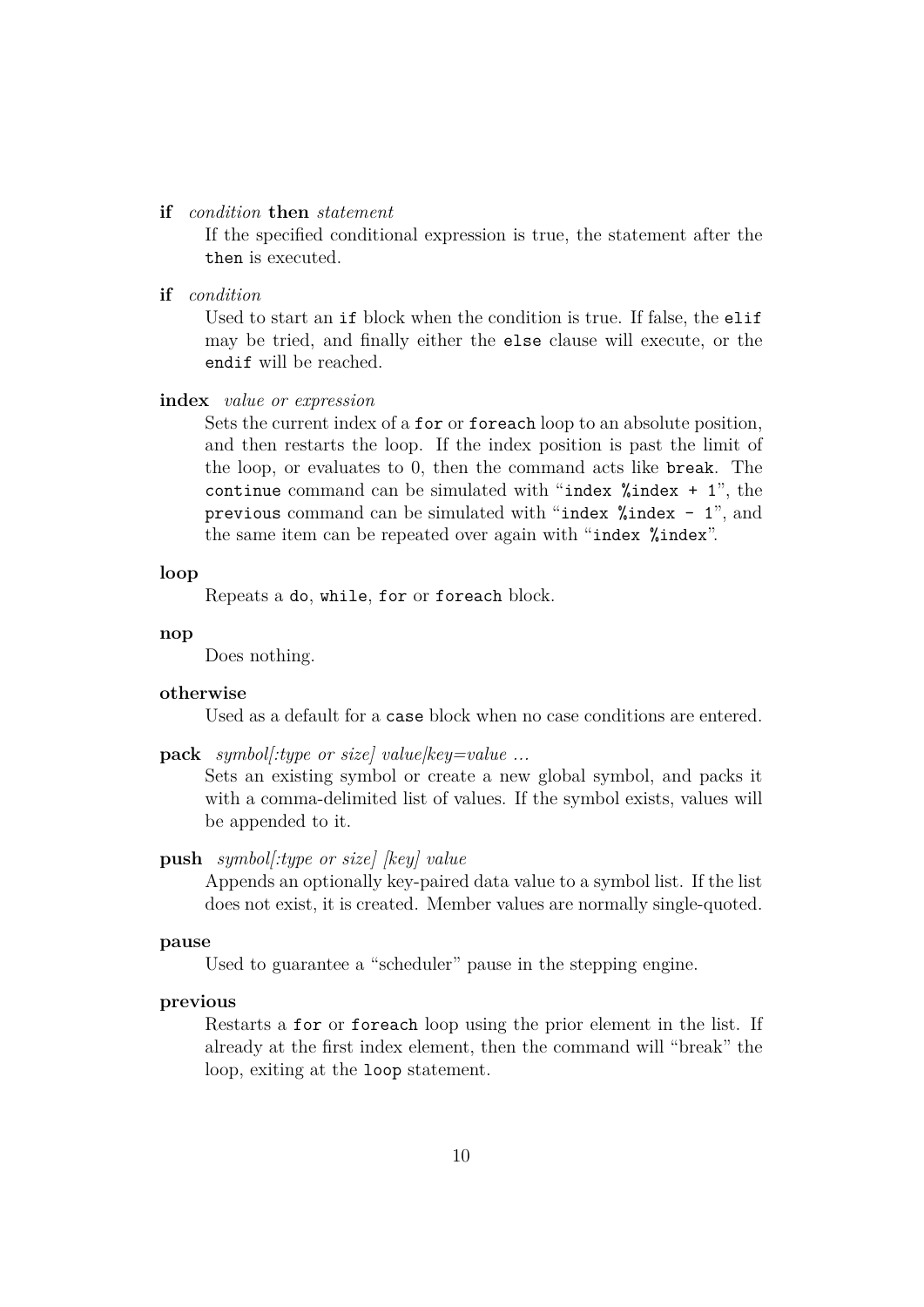#### **repeat**

Restarts a for or foreach loop using the same index over again. This can be thought of as similar to continue.

#### **restart**

Restart the current labelled script @section. This is convenient since if you are in a defined function, you can still identify the parent script. Restart does NOT re-execute the  $\text{2}\text{init}$  handler, as the state of the script @section is already presumed to be initialized. For this reason, restart can also be used together with if to conditionally end an active ^init segment early.

#### **return**

Returns from a script section subroutine (see gosub) or a defined script. Scripts also automatically return when the end of the current section, define, or event handler is reached.

**set** *symbol[:type or size] [assignment] value ...*

Sets an existing symbol or creates a new global symbol. If the symbol exists, its content will be replaced with the list of values. Alternately, an assignment operator can be used before the list of values. The two assignment operators supported are  $:=$  and  $+=$ . If  $+=$  is used, then set becomes the same as add.

#### **strict** *var ...*

Must be first statement and specifies strict compile mode. In strict compile mode, all symbols must be defined before use, and this is verified at compile time. Additional vars can be specified to be defined. At minimum, one must use "strict error" to enable the use of the internal %error symbol. Some application servers may define additional "internal" symbols which should be stated in strict mode, otherwise their use will generate a compile-time error.

**until** *condition*

Repeats a do block until the condition becomes true.

**var** *symbol[:type or size][=initial] ...*

Initializes one or more symbols. If var is used in a define block, the symbol is created in local scope.

**while** *condition*

While condition is true, enters a loop block. If the condition is false, then falls through the loop command, like break.